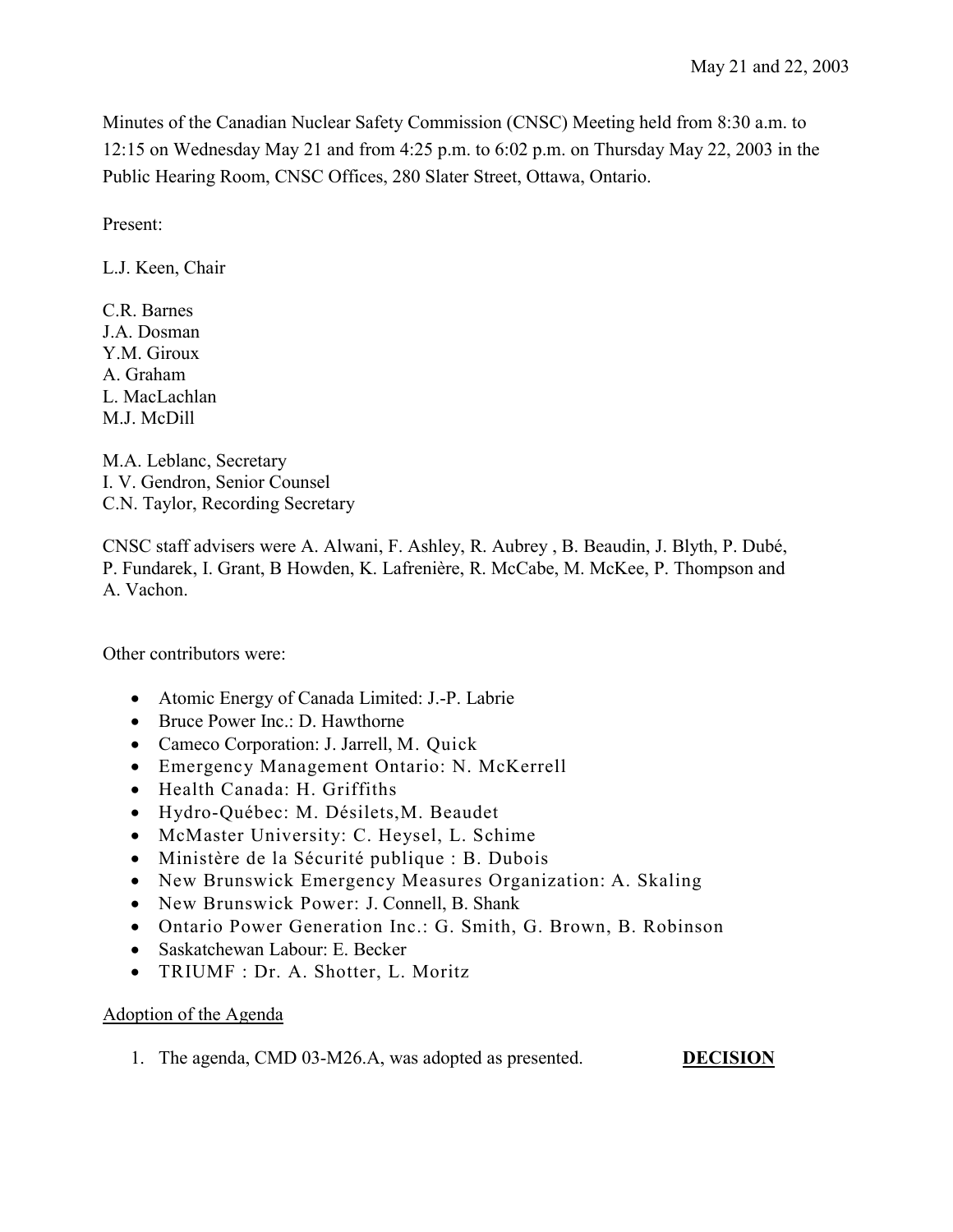# Chair and Secretary

2. The President took the Chair and the Secretary of the Commission acted as Secretary of the meeting with C.N. Taylor acting as recording secretary.

## Constitution

- 3. With the notice of meeting having been properly given and a quorum of Members being present, the meeting was declared to be properly constituted.
- 4. Since the meeting of the CNSC held April 10, 2003, Commission Member Documents CMD 03-M25 to CMD 03-M37 had been distributed to Members. These documents are further detailed in Annex A of these minutes.

## Minutes of the CNSC Meeting Held April 10, 2003

5. The Members approved the minutes of the April 10, 2003 Commission meeting (reference CMD 03-M27) without change. **DECISION**

With reference to paragraph 52 of the minutes, the Members questioned whether staff had any further information on the type of disciplinary action taken by New Brunswick Power (NB Power) towards one of its operators at the Point Lepreau NGS for repeatedly not following procedures. Staff replied that, following formal and informal disciplinary proceedings and discussions with the unions, NB Power decided to reassign the individual to a position where he would be more closely supervised and would not be as intimate with the reactor operation. Staff indicated that it is satisfied with how NB Power dealt with the situation.

## Significant Development Report

6. Significant Development Report (SDR) no. 2003-4 (CMD 03-M28 and CMD 03-M28.A) was submitted by staff. Staff reported on the following with reference to the SDR.

## Overexposure of a Radiographer – Syncrude Canada

7. With reference to CMD 03-M28, staff described a radiation overexposure incident that was reported to the CNSC on April 16, 2003. The incident involved two radiographers employed by Canspec Group who were working at Syncrude Canada's operation at Fort McMurray, Alberta, one of whom received a high acute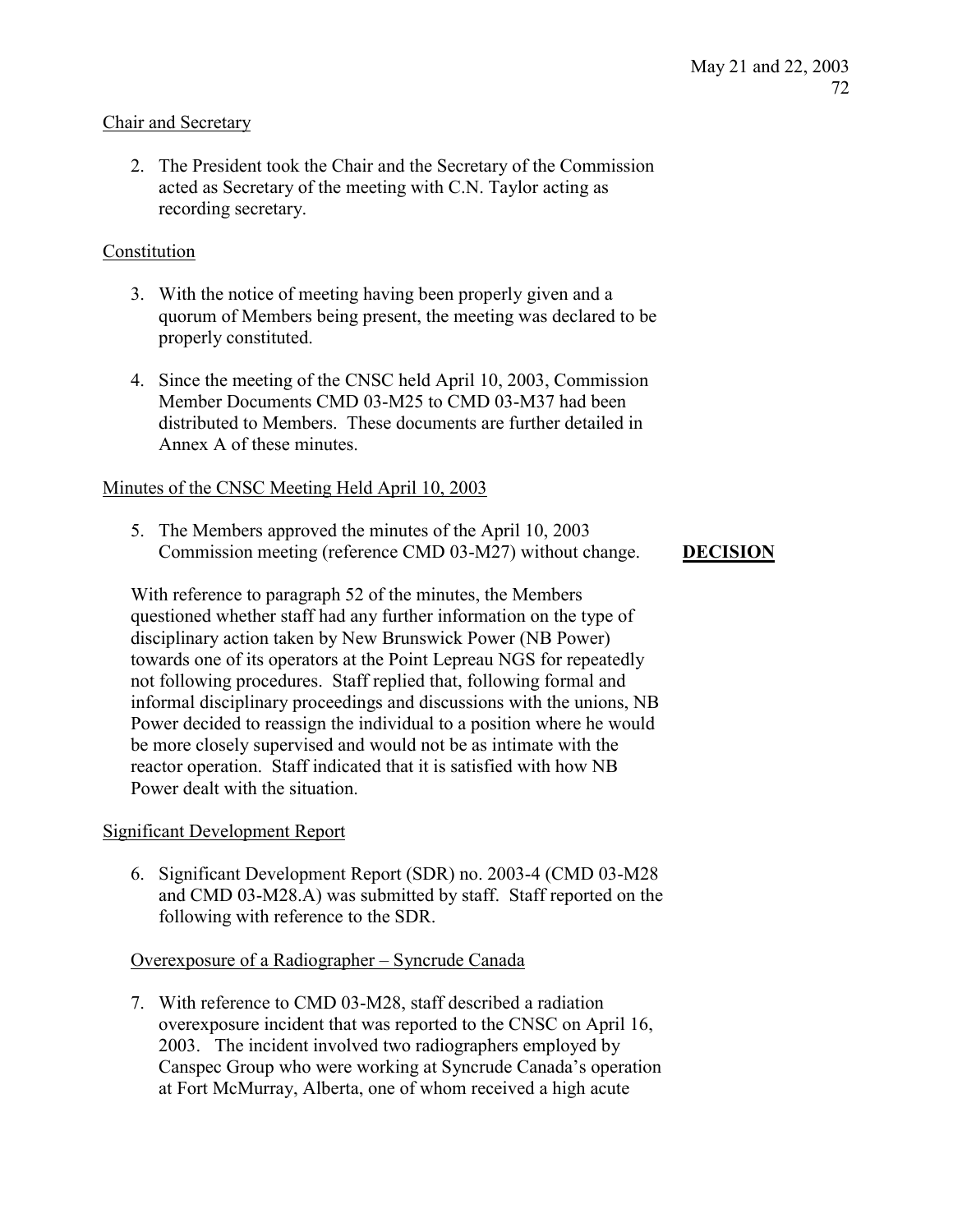exposure to his fingers while attempting to retrieve a source capsule that had become detached from the exposure device. Staff reported that the radiographers initially failed to assemble the equipment properly, did not perform the required safety checks, and did not follow procedures in responding to the event.

- 8. Staff reported that the licensee (Canspec Group) has taken corrective action, including a 1-week suspension of the radiographers from active duty, and the retraining of these and other radiographers who use this type of device. In addition, the supplier of the device has been contacted to evaluate its design and assembly in an effort to prevent future accidents.
- 9. Staff further reported that, to date, there are no physical manifestations of the overexposure on the hands of the affected radiographer. Staff indicated that this suggests that the initial dose estimate may have been conservatively high. Staff has requested a copy of the medical report. A further medical examination by a dermatologist is scheduled in mid-June.
- 10. The Members questioned staff on whether they believed the behavior of these experienced radiographers was motivated by a fear of disciplinary action by the employer. In response, staff stated that it is looking into the human factors of the incident, including the time pressures under which the work was being performed. Staff is also examining whether the response of the employer to suspend the workers could reflect or foster a negative safety culture. The Members stressed the importance of a positive safety culture that encourages the reporting of errors and adherence to proper procedures.

## Cameco McArthur River Mine – Water Inflow

- 11. With reference to CMD 03-M28.A, staff provided the Members with an update of a significant development at the McArthur River Mine in Saskatchewan that was initially reported to the Commission at its meeting of April 10, 2003. Staff reported that water continues to enter the mine at a relatively constant rate, and that Cameco has managed to increase its mine water pumping, retention and treatment capacity to deal with the additional ingress of water.
- 12. In response to a question from the Members on the reported spill of 500 litres of untreated mine water to the environment on May 7, 2003, staff explained that the spill was caused by loose bolts on a pipe connection. Staff concluded that the spill had no significant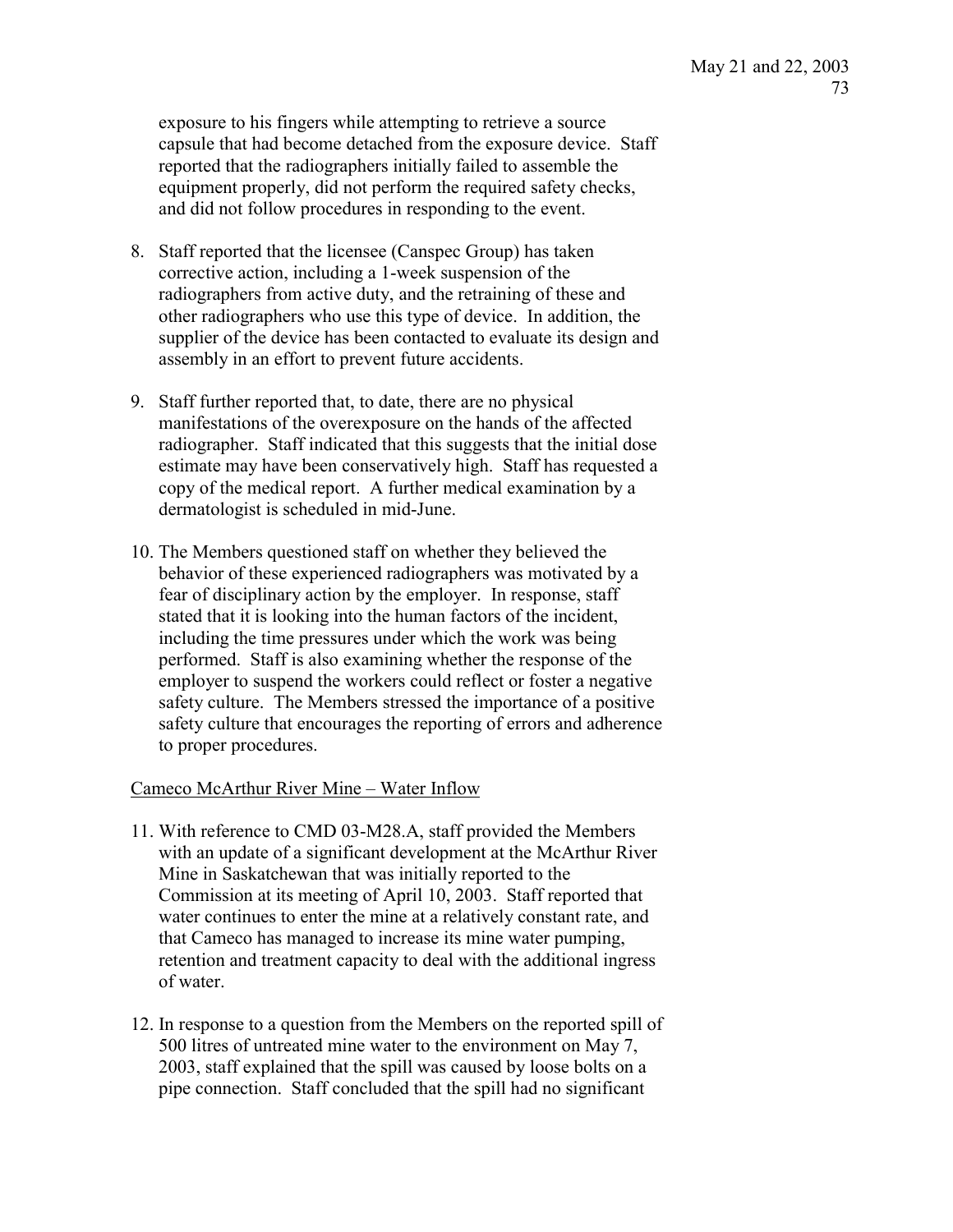environmental consequence and that Cameco responded appropriately.

- 13. In response to a question from the Members on the adequacy of the materials used to construct the new water retention dam on the surface, staff noted that the materials selection, sorting and compaction, including the management of frozen soil, was carefully supervised by contract engineers. CNSC staff also carried out 2 inspections during the construction period. Staff expressed its satisfaction that the dam has been properly constructed.
- 14. In response to further questions from the Members on the capacity of the surface water retention and treatment facilities, Cameco described how it has effectively doubled its treatment capacity by converting the system from a batch-release process to a continuous flow-through water treatment system. Cameco added that the effluent water quality from the modified system remains at a very high quality and below regulatory limits.
- 15. With respect to the Members' questions on the need for any enhancements of downstream monitoring, staff reported that it, in consultation with Environment Canada, has required that Cameco increase the frequency of its environmental monitoring and conduct additional effluent toxicity testing. Further monitoring of the effects in the bog area that is currently being used for surplus mine water retention is being planned for after the event has passed.
- 16. Staff and Cameco also reported that additional radiation protection measures have been implemented and that they have been effective. In response to a follow-up question from the Members on radiation protection, Cameco added that, while it expects that a number of individuals will receive exposures greater than 5 mSv during the event, it does not anticipate any exposure will approach the regulatory limits.
- 17. Staff expressed its view that Cameco's response to the event is being carried out in a manner that provides for the protection of health and safety of persons, and the environment. Staff noted that it is working closely with Saskatchewan Environment and Saskatchewan Labour, and that these provincial departments have also expressed satisfaction with the adequacy of Cameco's activities to date.
- 18. With respect to the above-noted process of government consultation, the Members sought staff's view on how the recently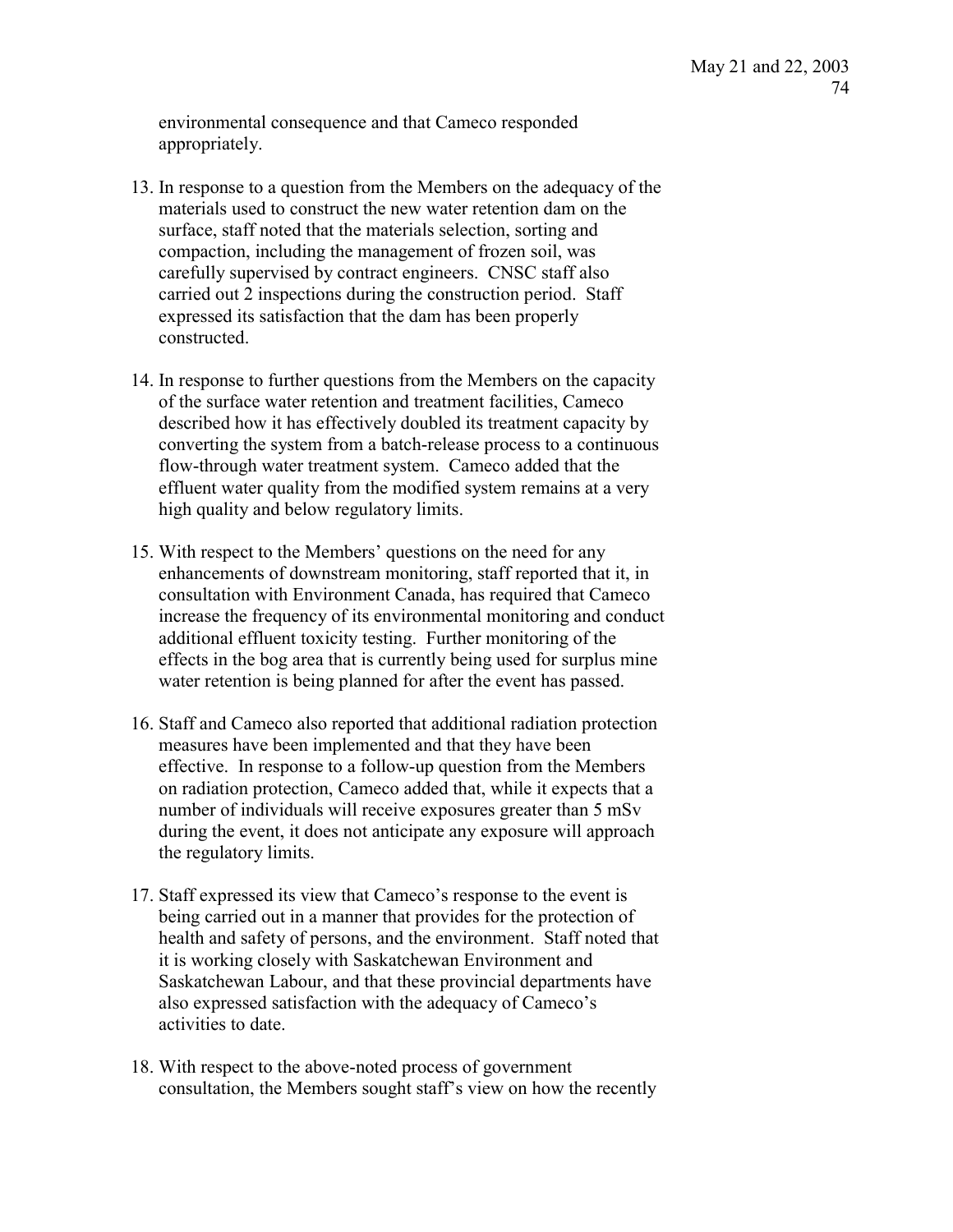signed agreement between the CNSC and the Government of Saskatchewan has affected the regulatory response to this incident. Staff expressed the view that the agreement has facilitated the coordination of regulatory activities and has assisted with the efficient use of the technical expertise within the respective departments. Staff added that the regulatory response to the incident has been done using a team approach involving all of the responsible federal and provincial departments. A representative from Saskatchewan Labour also noted that the government coordination has been good and that this is expected to continue.

## Darlington NGS – Update on Steam Door Modification

- 19. With reference to CMD 03-M28, staff reported on progress being made by Ontario Power Generation (OPG) to correct an unacceptable design modification that was previously made to a number of steam doors at Darlington NGS. Hatches had been cut in the doors to allow the periodic passage of cables into the steam protected rooms. Staff reported that it has approved OPG's proposal to remove the hatches and install CamLock power connectors where needed. The modifications are planned for June 2003.
- 20. In response to a follow-up question from the Members on this incident, OPG acknowledged its misinterpretation of the CNSC's requirements when the hatches were first installed, and that OPG now has a clear understanding of the CNSC staff position.

Darlington NGS – Station Condition Record: D-2003-03914 – Maintenance in Wrong Unit

- 21. With reference to CMD 03-M28, staff described an incident that occurred at Darlington NGS on April 16, 2003. The incident involved maintenance personnel initiating work on Unit 3 rather than on the outage Unit 4. CNSC staff noted that there were neither personal injuries nor impact on the plant operations as a result of the error.
- 22. Staff outlined the actions OPG has taken to prevent this type of error recurring in the future, including improved communications, signage, training, briefings, barriers and procedures.
- 23. Staff indicated that it is continuing to examine the root causes and possible implications for other stations.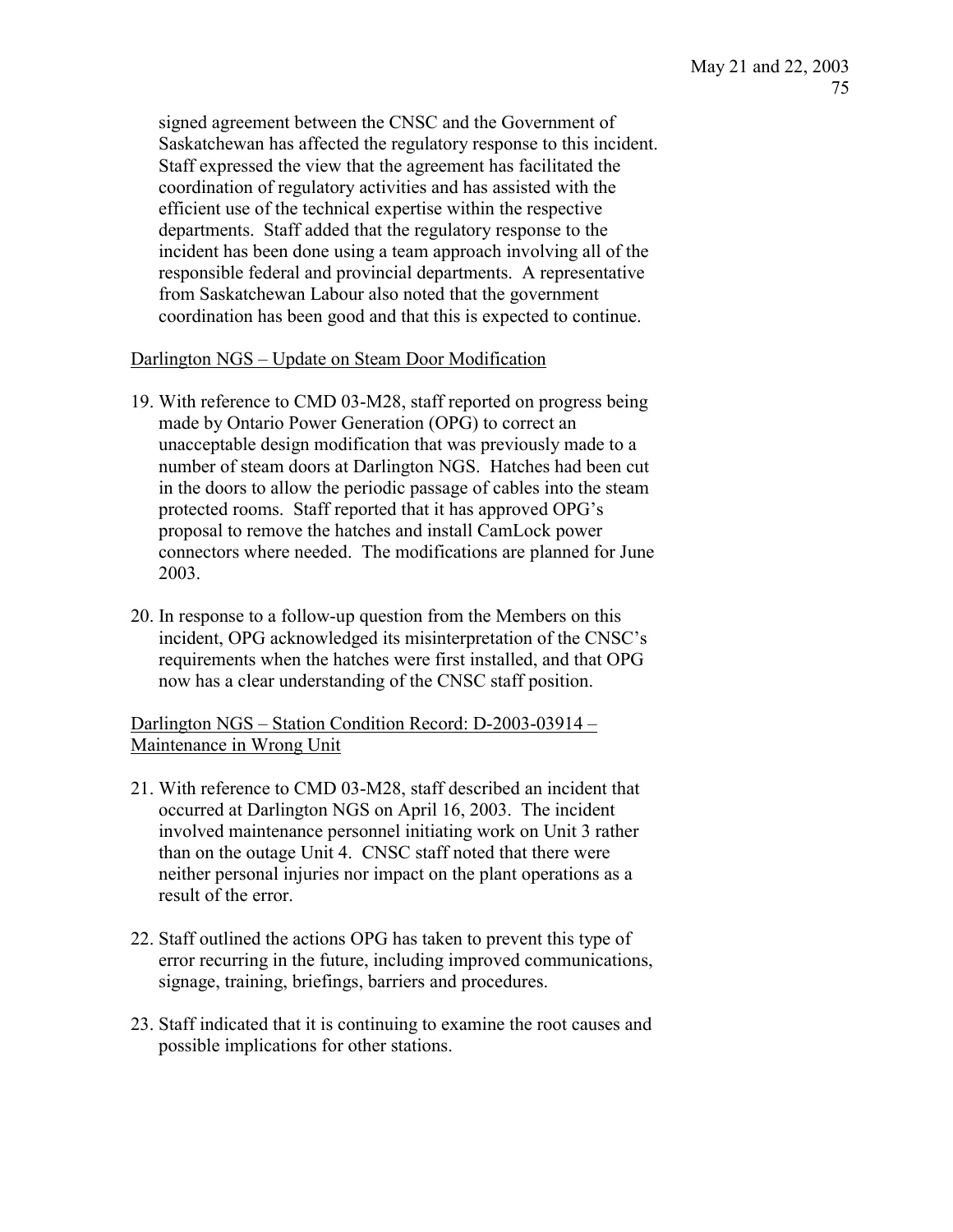- 24. The Commission expressed its concern about what appears to be gross carelessness on the part of the individuals involved in this incident and sought further information from OPG on what it is doing to correct this behaviour. OPG stated that it is looking closely at the human factors and human performance issues involved in the incident. OPG noted that disciplinary action has been proposed for the specific individuals and that negotiations with the union are proceeding in this regard. The Members noted that disciplinary action in such circumstances must be applied carefully so to not have unintended negative impacts on a safety culture that encourages open reporting of errors.
- 25. In response to a follow-up question from the Members, OPG emphasized that it is taking this event very seriously and that the highest levels of management, including the Board of Directors, accepts overall responsibility for performance. OPG also pointed out that its human performance program has resulted in a significant drop in this type of error since 2001.
- 26. Staff added its view that, with the many thousands of tasks and people involved in maintaining and operating these facilities, human performance is, and will continue to be, a challenge in the nuclear industry. Staff expressed the view that, while it is important to continuously improve human performance, the generating stations are designed to accommodate such errors without high-consequence accidents resulting.

# The *Electricity Act* - New Brunswick

27. With reference to CMD 03-M28, staff reported that the *Electricity Act* in New Brunswick has received Royal Assent, but that it is awaiting proclamation.

Pickering 'B' – Reactor Trip

28. With reference to CMD 03-M28, staff reported that Unit 5 at Pickering NGS 'B' was safely shutdown on May 1, 2003 following a reactor trip caused by a computer controller failure. Staff reported that the fault was corrected and the reactor was returned to service a few days later.

# Pickering 'B' – Overcooling Event

29. With reference to paragraphs 23 to 26 of the minutes of the Commission meeting held on February 26, 2003 (i.e., concerning an event at Pickering 'B' NGS that involved water pipes freezing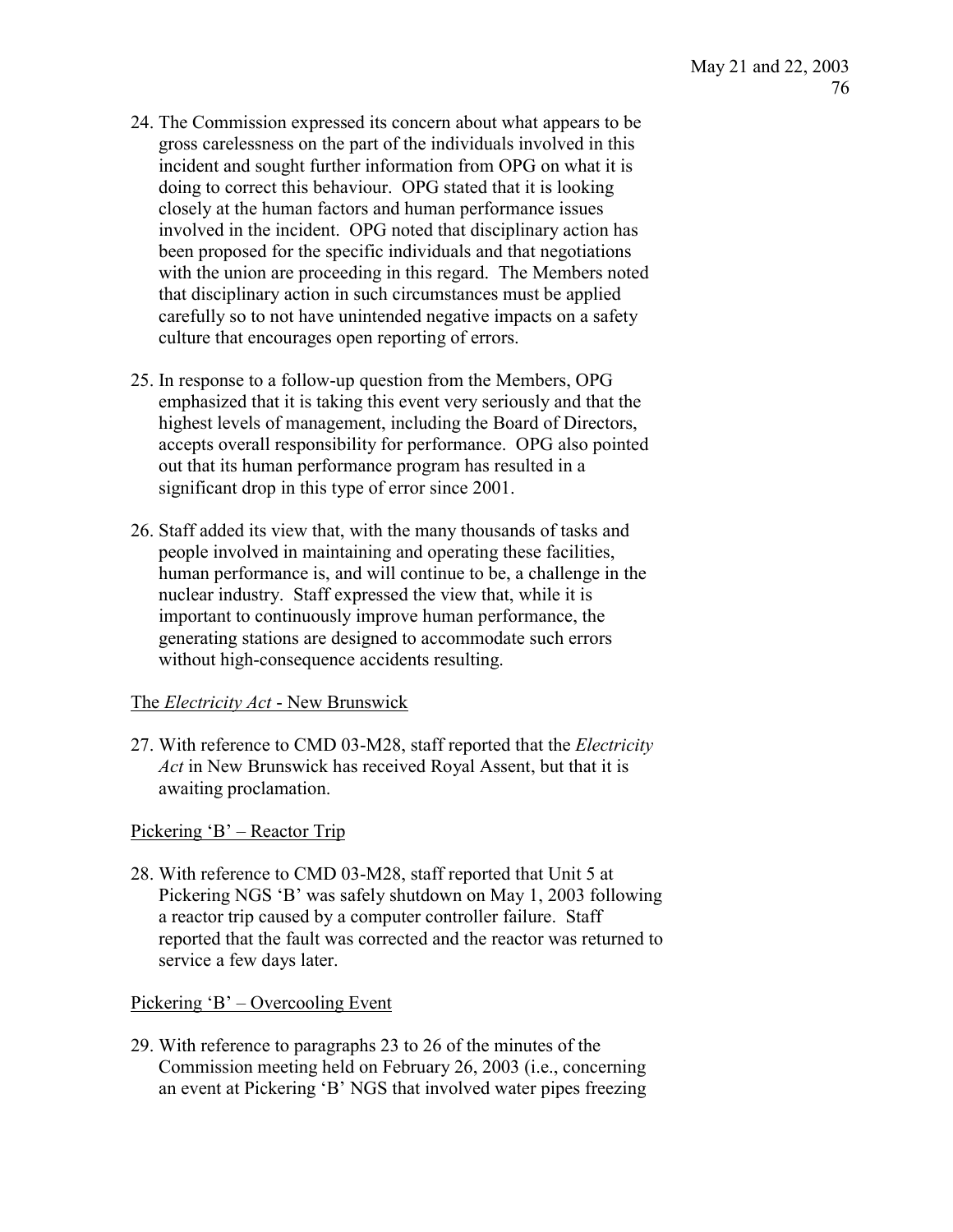when the Powerhouse Emergency Venting (PEV) panels were opened during very cold weather to dissipate a suspected accumulation of hydrogen), staff reported that all affected systems have since been refurbished or dispositioned and that staff consider them fit for service. Staff further noted that the procedures for dealing with a suspected hydrogen accumulation in that area have been modified. Staff expressed its satisfaction with the short-term actions taken by OPG; however, longer-term corrective actions still require planning and execution. Staff agreed to provide the Commission with a further update on this event when those longerterm actions have been accepted and initiated. **ACTION**

## Gentilly-2 NGS – Power Reductions Due to Algae Build-up

- 30. Referring to CMD 03-M28, staff reported that operating power at the Gentilly-2 NGS was manually reduced to 59% of full power on April 16 while an accumulation of algae on the cooling water intake filters was removed. The reactors were returned to full power the following day.
- 31. In response to questions from the Members, a representative from Hydro Québec explained how the problem was detected and how it is linked to a natural phenomenon that occurs in the St. Lawrence River each spring. Hydro Québec noted that the problem has not occurred in the past because the station is normally on a planned outage at that time of year. Hydro Québec also noted that it had prepared for the event using experience from a similar event that occurred at OPG's Pickering NGS in 2001.

CNSC Staff Annual Report for 2002 on the Canadian Nuclear Power Industry

- 32. With reference to the annual report (INFO-0739) attached to CMD 03-M29, staff summarized the findings and conclusions contained therein. In summary, staff concluded that, although improvements are needed and underway in several areas, all nuclear generating stations in Canada operated safely in 2002.
- 33. Staff indicated that it is currently reviewing the content and format of the annual report for future years. This is due, in part, to the longer term licenses that have recently been issued by the Commission, and the corresponding increase in the Commission's and stakeholders' needs for interim performance information. It is also planned that future reports will provide more continuity in terms of the linkages to previously reported performance. Staff will be consulting with stakeholders in its redesign of the annual report.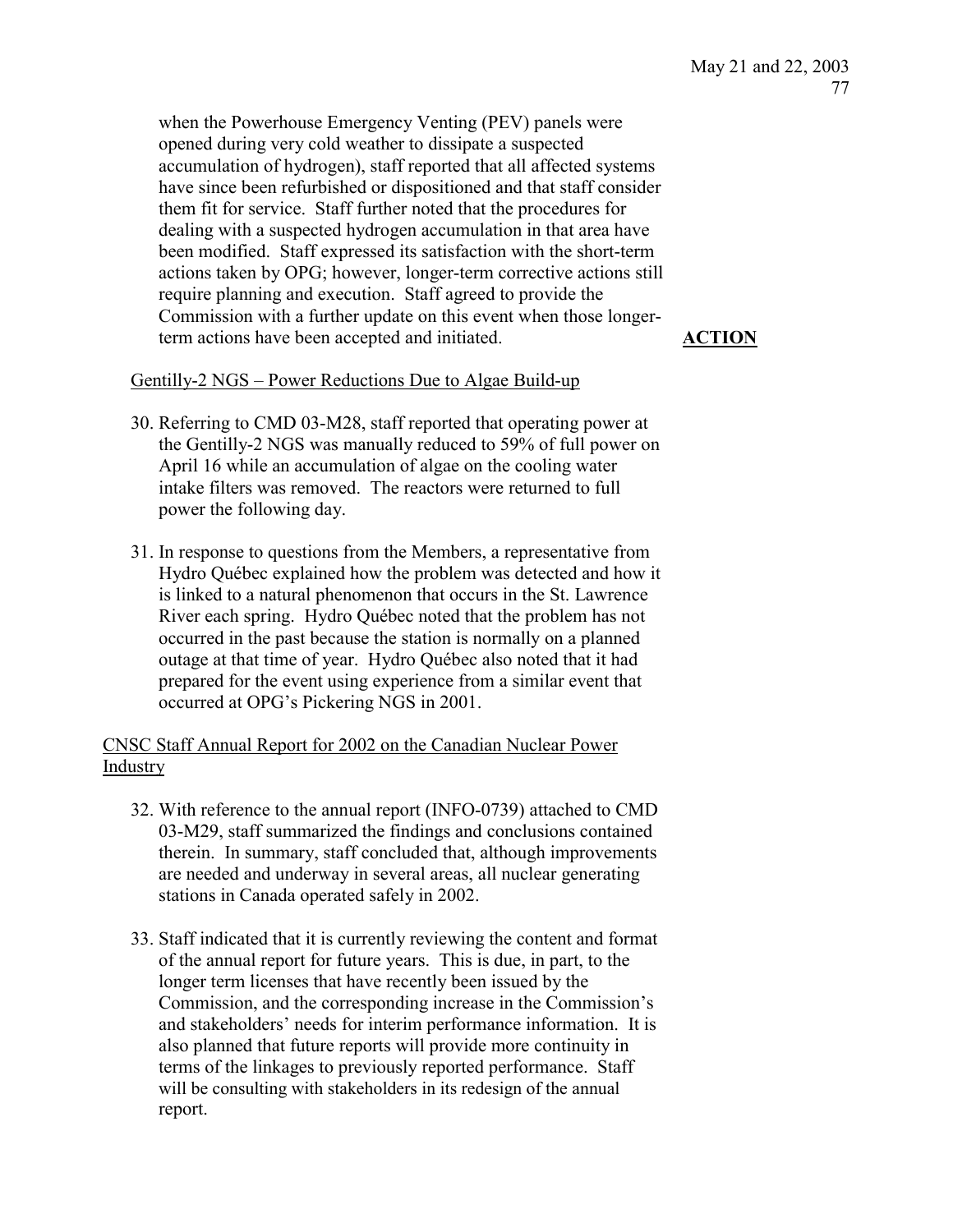- 34. In its general comments on the report, the Members recommended that the title of future annual report explicitly state that it is a report on *performance*. The Commission also noted that the report contains very little discussion of the issues, and that the opening summary statements do not adequately identify the several known performance deficiencies that currently exist. The Members also requested that future reports provide a better indication of whether the licensees are taking the appropriate initiatives to address the noted deficiencies.
- 35. With reference to the specific information contained in the report, the Members noted that the number of unplanned transients appears to have been significantly higher in 2001 and questioned if this is within a normal range of expectation. Staff responded that the variation is not unusual and that it may be the result of more units having started up from outages in that year – a time when more trips at very low power levels are generally more common. To assist in the interpretation of this data in the future, staff stated that it is attempting to better measure all perturbations as they occur from initial criticality to 100% power.
- 36. The Members questioned the reason why the reported accident severity rate in the year 2002 was much higher at Gentilly-2 NGS than at the other stations. In response, a representative of Hydro Québec reported that the majority of the accidents in that year occurred in the administration building and that one accident in particular (involving a fall on the stairs) contributed to the higher rate. Hydro Québec also noted that, since the most recent licence renewal for the station, Hydro Québec, in cooperation with the unions on the site, has taken several positive steps to improve safety and safety culture at the station.
- 37. Further with respect to trends in accident severity rates in general, the Members noted a dramatic decrease in the rate from 1999 (1329) to 2002 (343). The Members questioned whether this reflects an actual trend, or whether the rate in 1999 was an anomalous year. Staff agreed to examine the accident severity data for 1999 and earlier if possible and report back to the Commission at a future meeting. **ACTION**
- 38. The Members questioned why the single-unit stations (Gentilly-2 and Point Lepreau) appear to have performed less well than the multi-unit stations in Ontario. In response, a representative of Hydro Québec acknowledged that it has had to face greater challenges in the areas of radiation protection and conventional health and safety, including the need to address identified cultural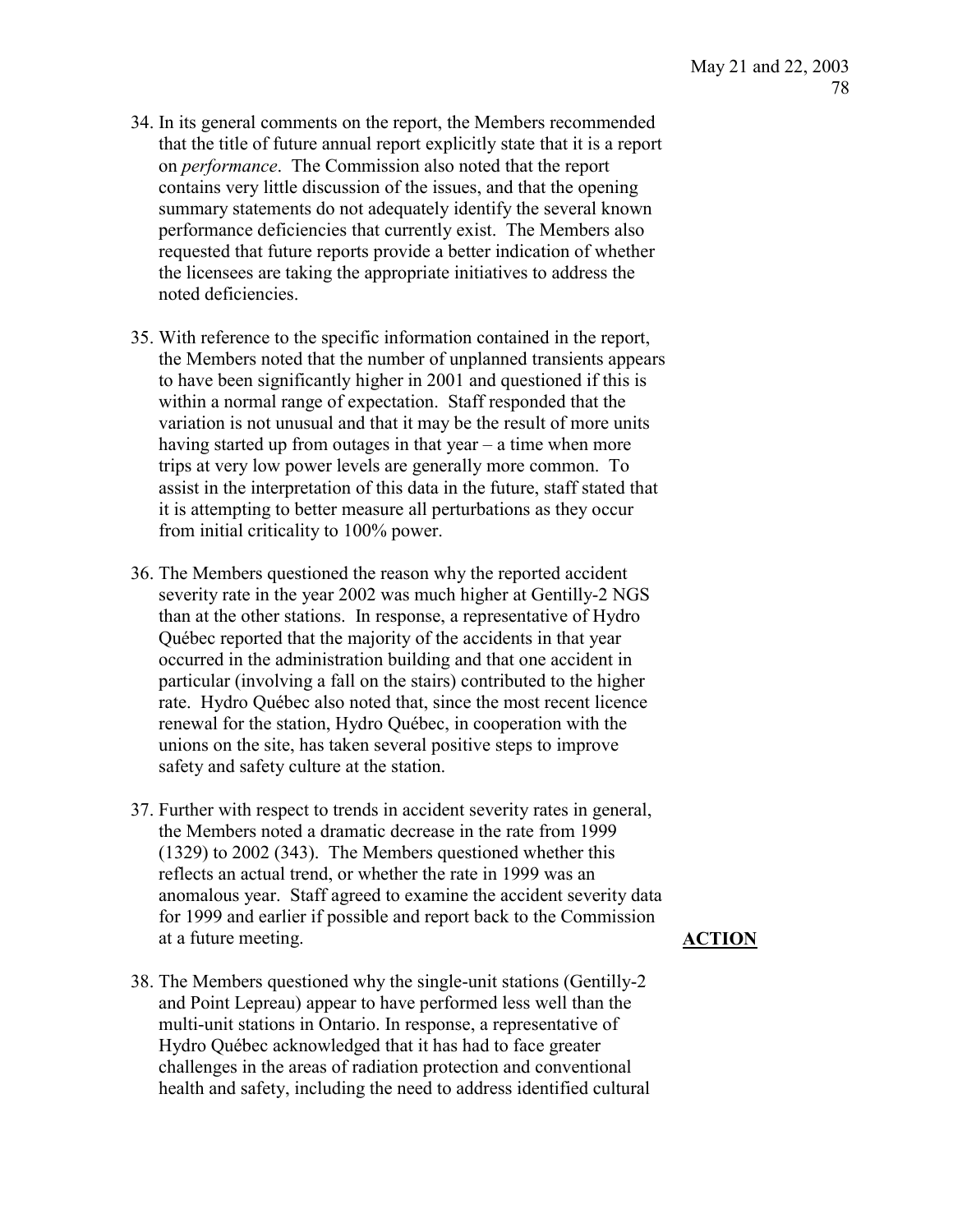and behavioral attitudes of some of its staff towards safety procedures. Hydro Québec reiterated that significant progress is being made in this regard with the assistance of the unions. Hydro Québec expressed the view that its deficiencies in quality assurance are similar to those at other stations and that measures are being taken to meet the CNSC requirements within the specified time frames. A representative from New Brunswick Power (NB Power) also expressed the company's commitment to address all areas that are rated as below requirements as quickly as possible.

- 39. Further with respect to performance at Point Lepreau NGS, the Members sought an explanation for why there has been a performance decline in Emergency Preparedness implementation. In response, NB Power noted that this was related to a problem in the completion of the requisite documentation due to other demands placed on administrative staff. Resources have since been realigned to complete this work by June 20, 2003. NB Power also noted that the performance rating for the *program* aspects of Emergency Preparedness at Point Lepreau NGS had increased from "meets requirements" to "exceed requirements" in the same time period.
- 40. In response to a follow-up question from the Members, both Hydro Québec and NB Power indicated that the availability of resources is not a factor that is impeding progress in their improvement initiatives.
- 41. Further in response to this line of questioning by the Members, staff stated that there is no fundamental reason why a multi-unit station would perform better than a single-unit station. Staff noted, however, that it is reasonable to expect that a larger utility, such as Ontario Power Generation, will have access to a generally broader and deeper pool of expertise and resources.

## Status Report on Power Reactors

42. With reference to CMD 03-M30, staff provided information on the current status of all power reactors. As an update since CMD 03- M30 was issued, staff reported that Bruce Power Inc. has now submitted 38 of the 55 prerequisites for the restart of Unit 4 at Bruce 'A' NGS; staff has confirmed 23 items as being complete and 9 requiring only field verification. With respect to the planned restart of Unit 3 at the same station, staff reported that Bruce Power Inc. has submitted 32 of the 55 required items; 22 of which staff has confirmed as complete.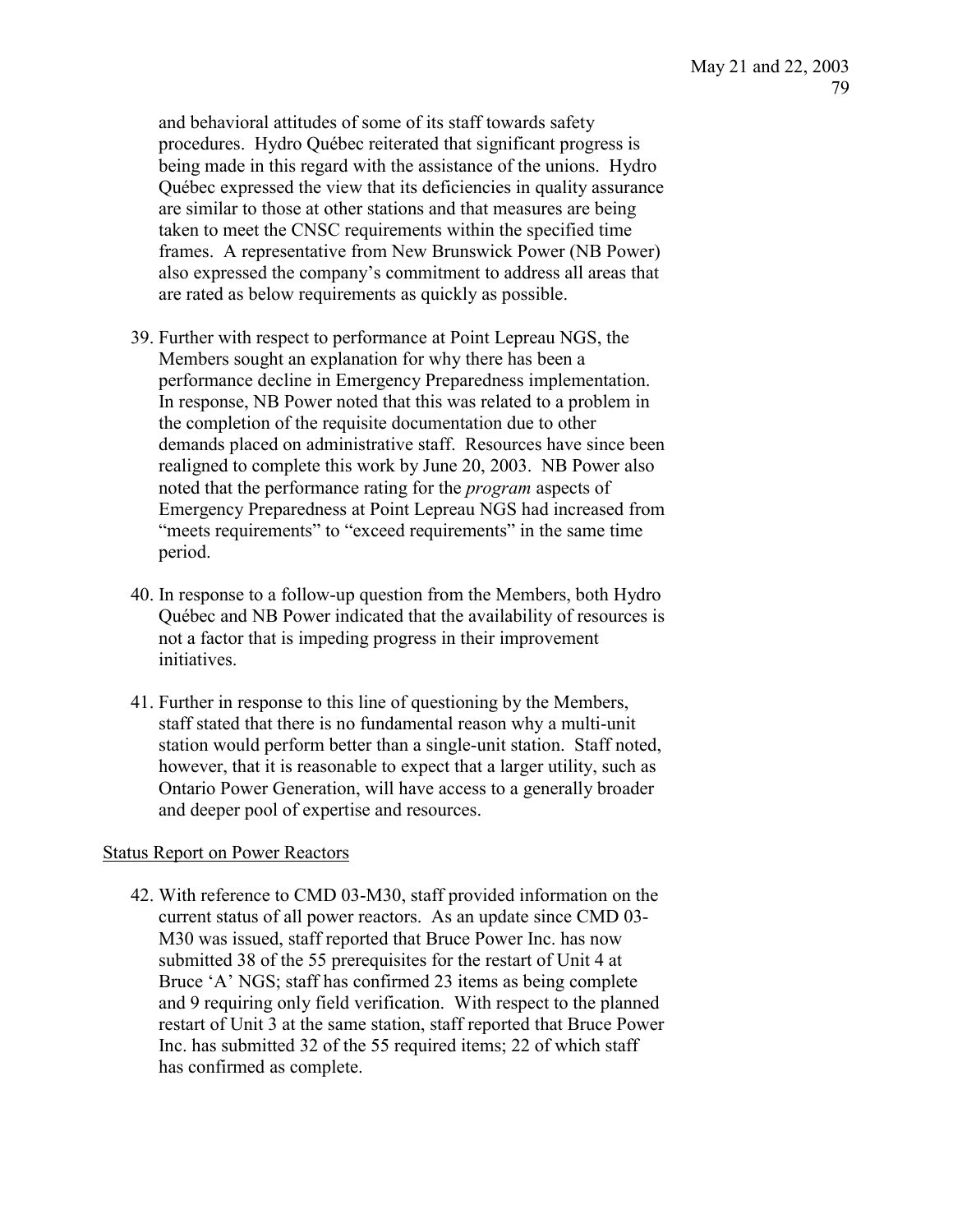- 43. In response to a follow-up question on the status of the Bruce 'A' restart project, Bruce Power Inc. stated that it expects to submit the remaining items for Unit 4 to CNSC staff for review on May 23, 2003; the request to remove the guaranteed shutdown state (GSS) will be made at the same time. Bruce Power Inc. also stated that the request to remove the GSS at Unit 3 will follow in approximately 4 weeks.
- 44. In response to a question from the Members on the current status of the Pickering 'A' NGS Unit 4 restart, a representative of Ontario Power Generation (OPG) noted that, while the GSS had been removed at Unit 4 with CNSC approval, the unit was returned to the shutdown state to correct minor problems identified in the initial low power tests. The approach to critical is expected to continue in a few days. A re-authorization by CNSC to remove the GSS is not required.

### Nuclear Emergency Preparedness and Response in Canada

- 45. With reference to the report appended to CMD 03-M31 titled, "*Proceedings of the Workshops on Nuclear Emergency Management: November 2002 to February 2003*", staff provided a summary of the proceedings and participant recommendations from a series of multi-jurisdictional workshops on nuclear emergency management held in Ontario, Quebec and New Brunswick. The workshops were held at the request of the Commission following the related presentations made to it at its May 23, 2002 public meeting.
- 46. Staff reported that the workshops were well attended and provided the participants with an excellent opportunity to openly discuss their views on best practices, strengths, issues and areas requiring improvement in the nuclear emergency management network. Feedback from the participants showed that they found the opportunity useful and that they would like to have similar meetings in the future.
- 47. From the general description of the workshop participants, the Members questioned whether Agriculture Canada had been involved. In response, staff noted that the relevant federal departments, including Agriculture Canada, participated in the workshops.
- 48. In summarizing the results, staff stated that nothing from the workshops has caused staff to change its conclusion that nuclear emergency preparedness in Canada is generally effective.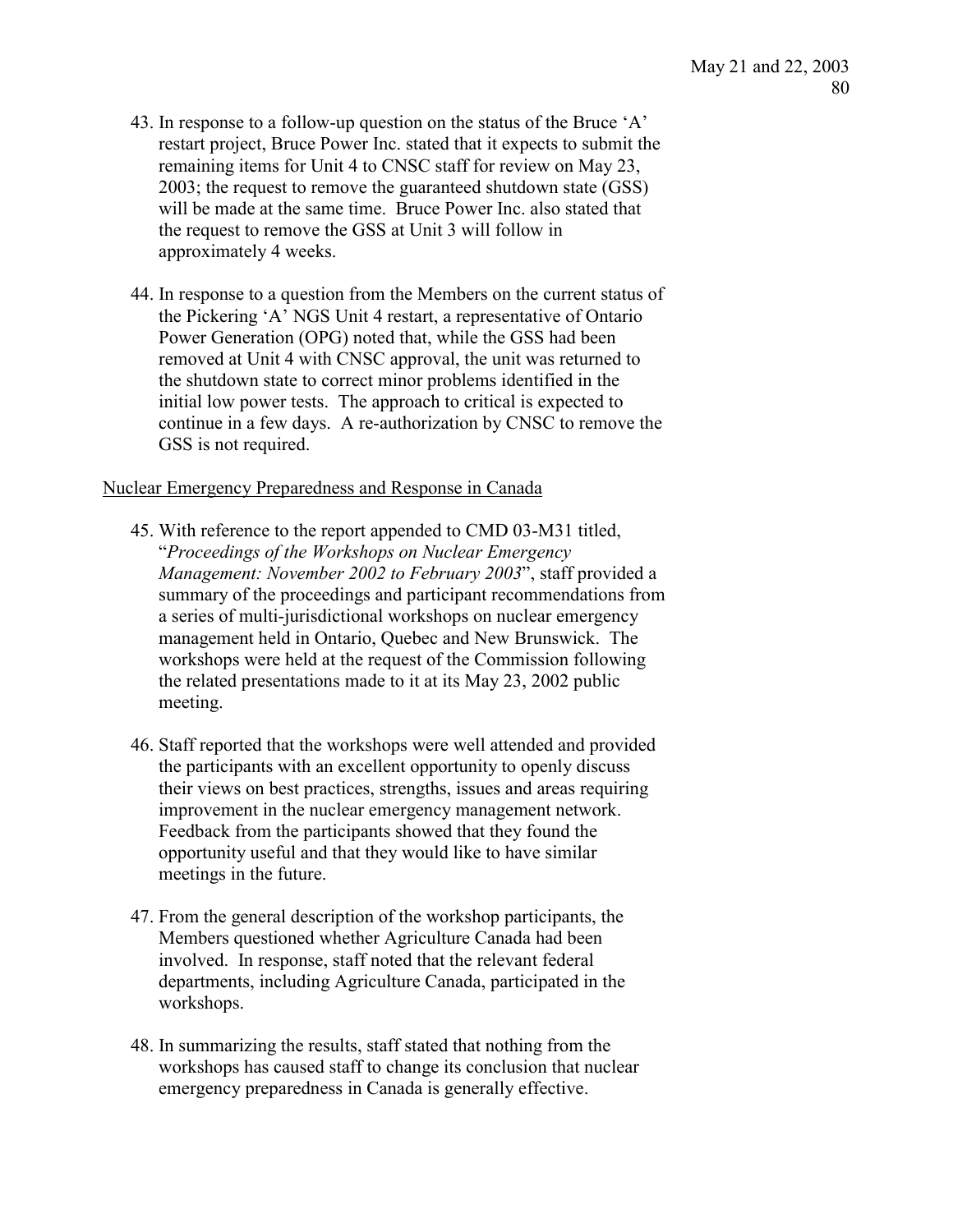Consequently, staff is viewing the issues raised during the workshops as opportunities for improvement, rather than as fundamental deficiencies.

- 49. Staff, while noting that the CNSC has limited jurisdiction in offsite emergency preparedness and response, indicated that it will continue to be engaged with the other authorities and stakeholders in following-up on the recommendations from the workshops. As examples, staff stated that it will continue to actively participate in the upcoming planned major exercises and will be working to finalize and publish the CNSC's current draft guides on emergency preparedness.
- 50. On the above-noted "follow-up" on the workshop results, the Members stressed the importance of strong and coordinated leadership, particularly in light of the multi-jurisdictional environment. The Members noted that the public expects fully coordinated plans and responses and will not accept disputes over jurisdictional boundaries if an emergency arises.
- 51. In this regard, and following a discussion of how CNSC staff, Health Canada, OCIPEP and the respective provincial emergency authorities will move forward and lead in their respective areas of responsibility (including commitments to continue building informal partnerships), the Members expressed the view that more is needed in the way of a specific governance framework for coordinated improvement in this area. The Members expressed concern that, without a more concrete action plan, the hard work and concerns of the workshop participants may fade from the attention of the higher management levels of the responsible departments and governments. In this regard, the Members requested CNSC staff to bring the responsible parties together and arrive at a more defined action plan to address the workshop results – a plan that all parties can commit to and work together on. The action plan should also incorporate the other provinces where appropriate. It should also focus specifically on the key issue of funding and resources.

The Commission noted that, by tasking CNSC staff with this action, it is again asking staff to facilitate actions that are beyond the strict jurisdiction of the CNSC. In this respect, the Commission respectfully requested the continued cooperation and commitment of the other federal and provincial partners at the highest levels in this endeavour.

## **ACTION**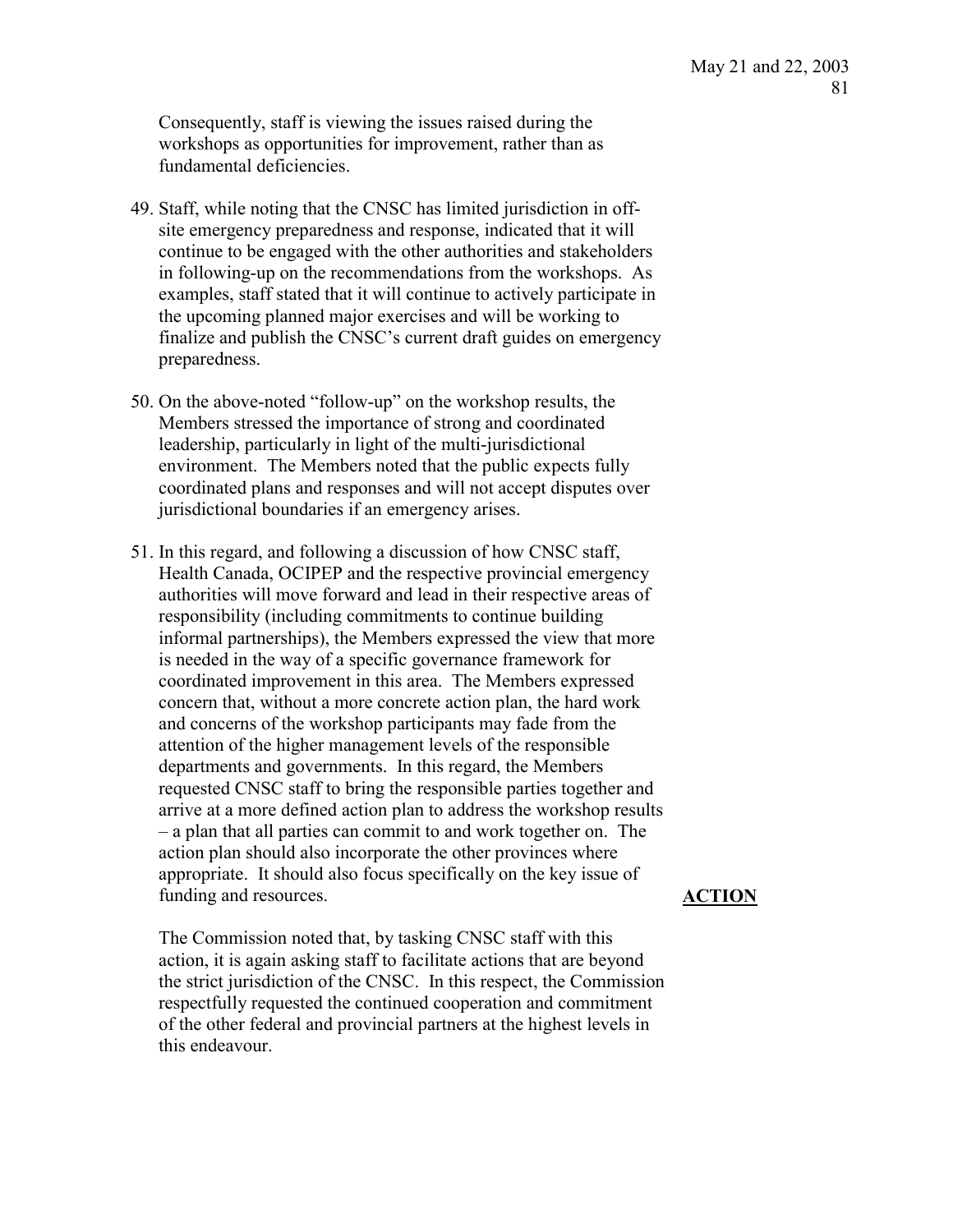- 52. Prior to concluding this item, the Members invited the representatives of the provincial authorities in attendance to comment on their impressions of the workshops. Representatives from Emergency Management Ontario - EMO, Quebec Ministry of Public Safety, and New Brunswick Emergency Measures Organization each provided statements (the full texts of which are available on the transcript of the meeting). In summary, the provinces found the workshops to be useful and informative, both in terms of the information about the current systems that was tabled and shared among participants, and in terms of what needs to be better communicated to address some issues that may be perceived as opposed to actual. Each of the provincial representatives took the opportunity to reiterate the high priority being placed on emergency preparedness in their jurisdictions, including reviews of the respective provincial legislation and policies that set out the requirements and bases for current improvement initiatives. The three provinces also expressed a general desire and willingness to continue to work actively with the CNSC, other federal departments, and other provincial counterparts in improving the overall system.
- 53. In response to follow-up questions from the Members to CNSC staff, staff described its duty officer and emergency notification list system that is reviewed and updated on a regular basis, and how designated CNSC staff would assemble and become engaged in the early stages of a nuclear emergency, both at its Emergency Operations Centre in Ottawa, and at the affected site or facility. Staff further stated that its response procedures are regularly exercised. Mr. McKerrell of Emergency Management Ontario added that the notification network lists in Ontario are also continually updated and validated periodically. Mr. McKerrell further extended an invitation to the Members to observe the next major exercise at Pickering that is planned for October 2003.
- 54. In closing this discussion on emergency preparedness and response, the Members acknowledged the statements made earlier by the staff and other contributors concerning the effectiveness of the current emergency preparedness and response arrangements. The Members also acknowledged the commitments and evidence of continued vigilance on the part of all parties involved. The Members, however, reiterated the importance that it is placing on the need to keep the actions for continued and coordinated improvement clearly on the agenda of all of the federal and provincial partners. The Members further expressed its sincere thanks and appreciation to all those who participated in, and contributed to the success of the workshops.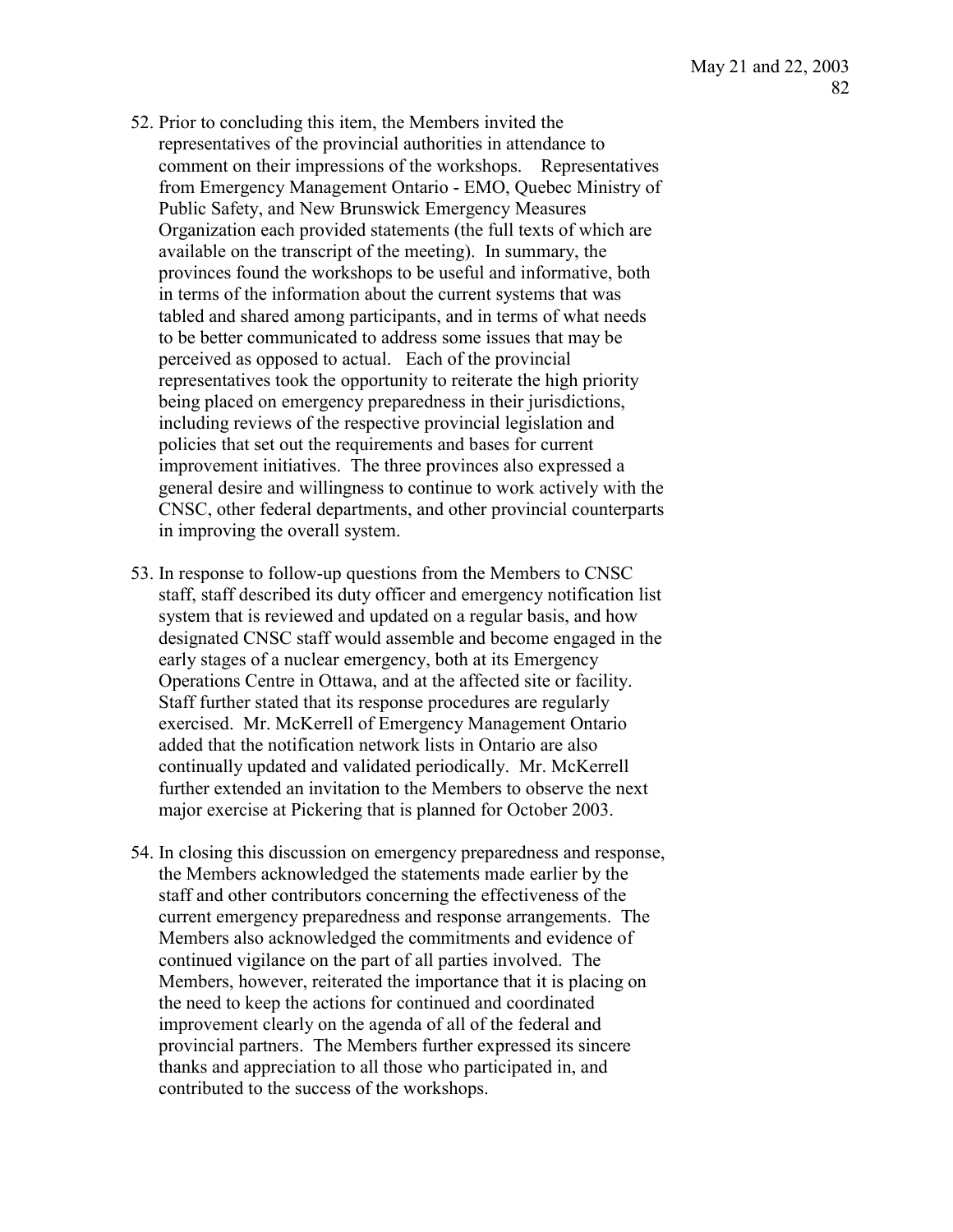The Meeting adjourned at 12:15 on May 21, 2003.

The Meeting resumed at 4:25 p.m. on May 22, 2003.

# Atomic Energy of Canada Limited - Status Report on New Processing Facility Commissioning

- 55. With reference to CMD 03-M32, staff provided the Members with the ninth progress report on the completion of prerequisites for the commencement of active commissioning at the New Processing Facility (NPF) at the Chalk River Laboratories. In its earlier licensing decision on this matter, dated January 15, 2002, the Commission required staff to present status reports on this project at each regularly scheduled Commission meeting until staff had authorized the start of the active commissioning program.
- 56. Staff reported that only one prerequisite to active commissioning remains open. The remaining item involves an assumption in the safety case for the NPF concerning the availability of the active ventilation system. Staff further reported that AECL provided the requested revised safety case for this issue on May 12, 2003 and that the CNSC staff has accepted the revised safety case, conditional on AECL implementing identified commitments.
- 57. In response to a question from the Members on the final resolution of this issue, staff explained that, with the addition of an additional back-up diesel generator to support the cooling of the process equipment, staff considers that the safety margin has been increased such that the remaining risk is not unreasonable. AECL provided a further description of the additional action taken in this regard.
- 58. Staff stated that it anticipates authorizing the commencement of active commissioning at NPF during the week of May 26, 2003. Based on this information, and unless there are further unforeseen delays in the granting of the approvals for active commissioning, the Commission considers this reporting action to be closed.

Environmental Effects Monitoring in the Vicinity of Cameco's Port Hope and Blind River Facilities

59. With reference to CMD 03-M33, staff provided a report on the progress made in designing and implementing an environmental effects monitoring program for Cameco's Port Hope and Blind River facilities. In its *Records of Proceedings, Including Reasons*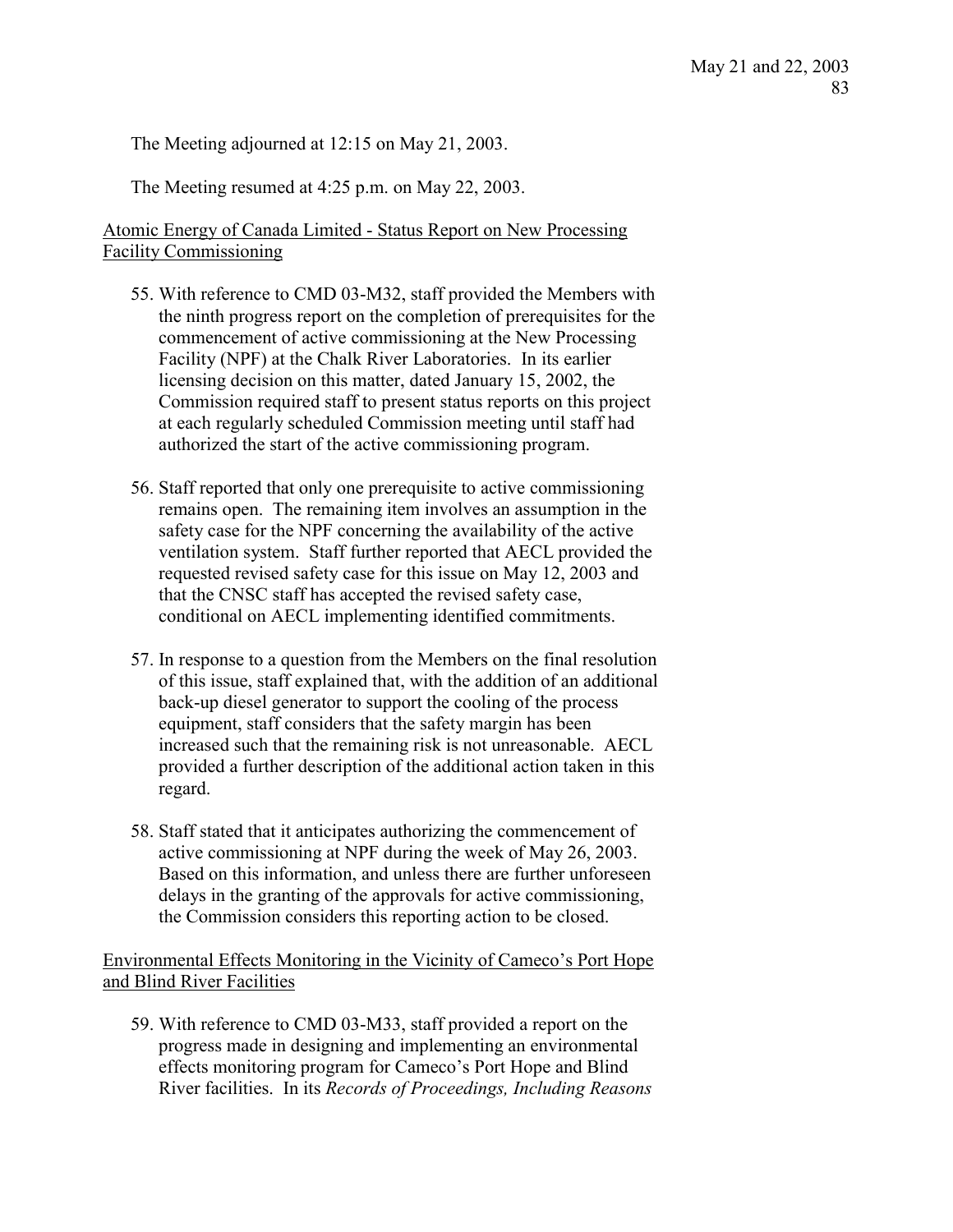*for Decisions* for the re-licensing of these facilities (both dated February 18, 2002), the Commission requested that this report be made.

- 60. Before addressing the Cameco facilities specifically, staff outlined its proposed *Risk-based Decision Framework for Setting Environmental Monitoring Requirements for Class I Nuclear Facilities and Uranium Mines and Mills*. The framework was developed in consultation with various stakeholders and will be used to determine the appropriate scope and complexity of a monitoring program based on applicable risk considerations. Staff noted that the framework will be issued as a draft regulatory document for public consultation in the current fiscal year.
- 61. Staff stated that, using the above-noted framework, the Cameco facilities were both identified as "medium risk". Staff noted that such facilities are required to have an environmental monitoring program with only a pathways confirmation monitoring component. Based on this determination, staff described the modifications to the current monitoring programs at the Blind River and Port Hope facilities that are currently being considered.
- 62. In response to the Members' questions on the special investigations described in CMD 03-M33, staff explained that those special investigations are being carried out to resolve some of the uncertainties that remain in the risk assessments. Staff added that none of the uncertainties are such that staff would anticipate a potential significant impact on biota, or change in the assigned medium risk designation. Staff also outlined the progress being made in the design and execution of the special investigations.
- 63. In response to a follow-up question from the Members on the distinction being made between humans and other biota in the environment, staff stated that in no case has the required monitoring information and other relevant information (such as health studies) shown potential effects to humans that would warrant direct biological monitoring of human populations. The current risk assessment uncertainties and new information being gathered is centred on populations of non-human species.
- 64. The Members asked how the issues concerning uranium in soils and its effect on invertebrates and vegetation (as discussed during the re-licensing hearings for these facilities in January 2002) will be addressed in the planned special investigations. Staff responded that this particular issue is being addressed in a separate research project that is expected to be concluded by March 2004. Based on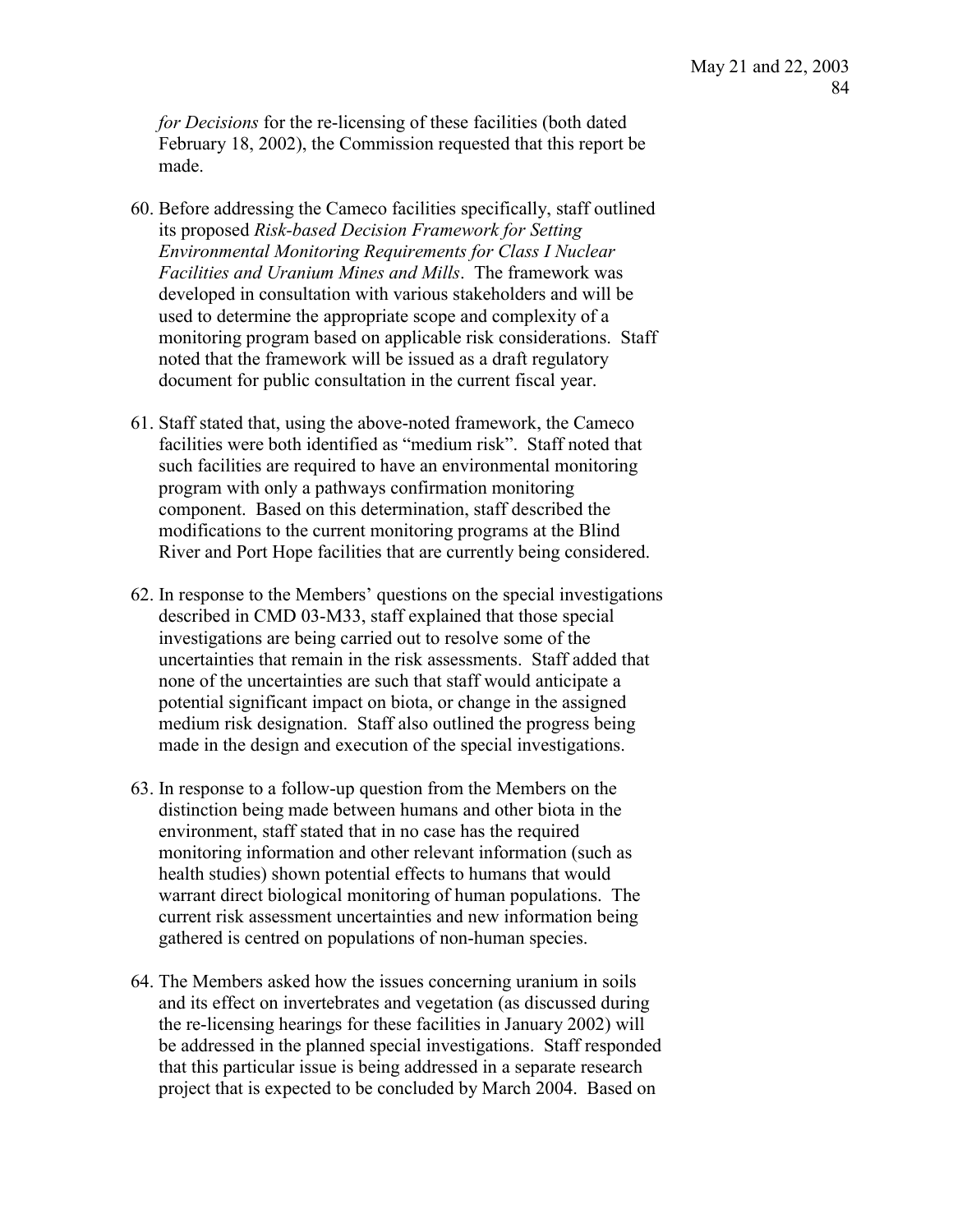the results of that research, a decision on the need for additional work on toxicity of uranium to soil organisms will be made. Staff stated that, based on current knowledge of the low risks from the uranium concentrations in the soil, biological effects monitoring in the soils at Port Hope cannot be justified at this time.

65. The Members sought clarification from staff on the proposed modeling of the soil pathways for antimony and lead near Port Hope. Staff explained that those elements are from other industries that were present in Port Hope's history. Staff noted that, although Cameco was not responsible for the presence of antimony and lead in the environment, the assessment will help complete the picture of risk to exposed biota. Staff further noted that, although this is a data gap in the risk assessment, the levels of these contaminants are low and the value of pursuing this remains under consideration.

.

### McMaster University – Decommissioning Plan and Financial Guarantee

- 66. With reference to CMD 03-M34, staff provided a status report on the *Preliminary Decommissioning Plan* (PDP) and financial guarantee for decommissioning of the McMaster Nuclear Reactor (MNR). The status report was requested by the Commission at the time it renewed the operating licence for the MNR in June 2002 (ref. *Record of Proceedings, Including Reasons for Decision* dated June 24, 2002).
- 67. Staff reported that McMaster University has proposed a two-part financial guarantee which CNSC staff has accepted in principle. The first decommissioning phase, covering the shutdown and removal of fuel and other radioactive components, will be covered by a fully-funded segregated financial guarantee. The second phase, involving the remaining non-radioactive work needed to render the facility to its final decommissioning end-state, will be covered by a fund into which McMaster will make annual payments. The payments may vary from year-to-year within established limits and will continue until the full cost of decommissioning is covered. Staff expressed the view that this plan provides an acceptable, balanced, risk-based approach to the financial guarantee for the MNR facility. Staff is proceeding with the legal and technical reviews of the PDP and financial guarantee prior to recommending that the Designated Officer amend the licence. The proposed new licence condition will be written so that the CNSC will have sufficient notice of any change in the circumstances at MNR to ensure that the risk continues to be adequately addressed by the financial guarantee. Staff indicated that it would inform the Commission when the licence has been amended.

**ACTION**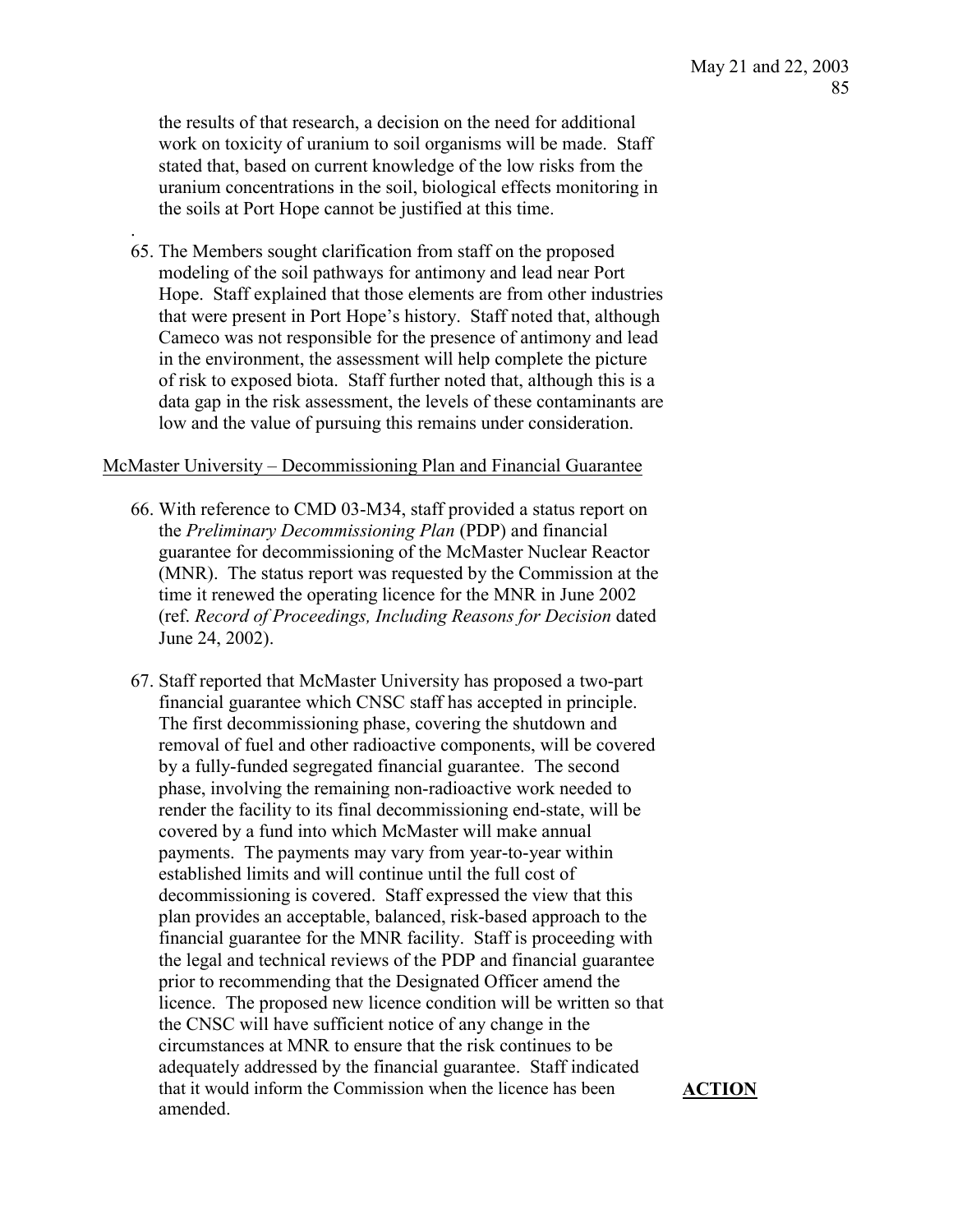- 68. In response to questions from the Members on the specifics of the proposed funds, staff reported that the segregated trust for Phase-1 will initially contain \$3.57 million, but that this may vary depending, for example, on the status of the fuel inventory at any point in time. Staff also noted that the total estimated decommissioning cost for both phases is currently estimated to be in the range of between \$9 million and \$11 million, including contingencies. The trust funds (which are hard money accounts) are expected to cover the full decommissioning liability by the year 2019.
- 69. In response to the Members' question on the anticipated remaining life of the facility, a McMaster University representative stated that there is currently no projected shutdown dates for the MNR. McMaster University stated that it remains committed to continuing its related research and educational programs over the long-term – beyond the 15 years that the fund for Phase-2 decommissioning may be accumulated.
- 70. In response to follow-up questions from the Members on the fund, McMaster University stated that the fund currently contains \$3.7 million which is more than the estimated \$2.9 million cost for Phase-1. McMaster University also anticipates that if the return on the fund performs better than 2.5% annually, the fund may be fully funded in less than 10 years (i.e., before 2013 rather than by 2019 as currently assumed).
- 71. With respect to a question from the Members on the variations that may occur in the segregated trust as a result of changes in the fuel status, McMaster University stated that, for each new fuel assembly added to the core, an amount is added to the fund to deal with its ultimate disposal.

## TRIUMF – First Year Status Report on Regulatory Performance

Commission Members Barnes and McDill excused themselves from this meeting item to avoid any perceived conflict of interest that could arise due to the relationship between the universities where they teach and TRIUMF.

72. With reference to CMD 03-M35, staff provided a report on the regulatory performance at the TRIUMF particle accelerator facility. The report addresses the areas of concern identified at the last licence renewal hearing. The Commission, in its *Record of Proceedings, Including Reasons for Decision* for the licence renewal (dated March 22, 2002) requested staff to present this first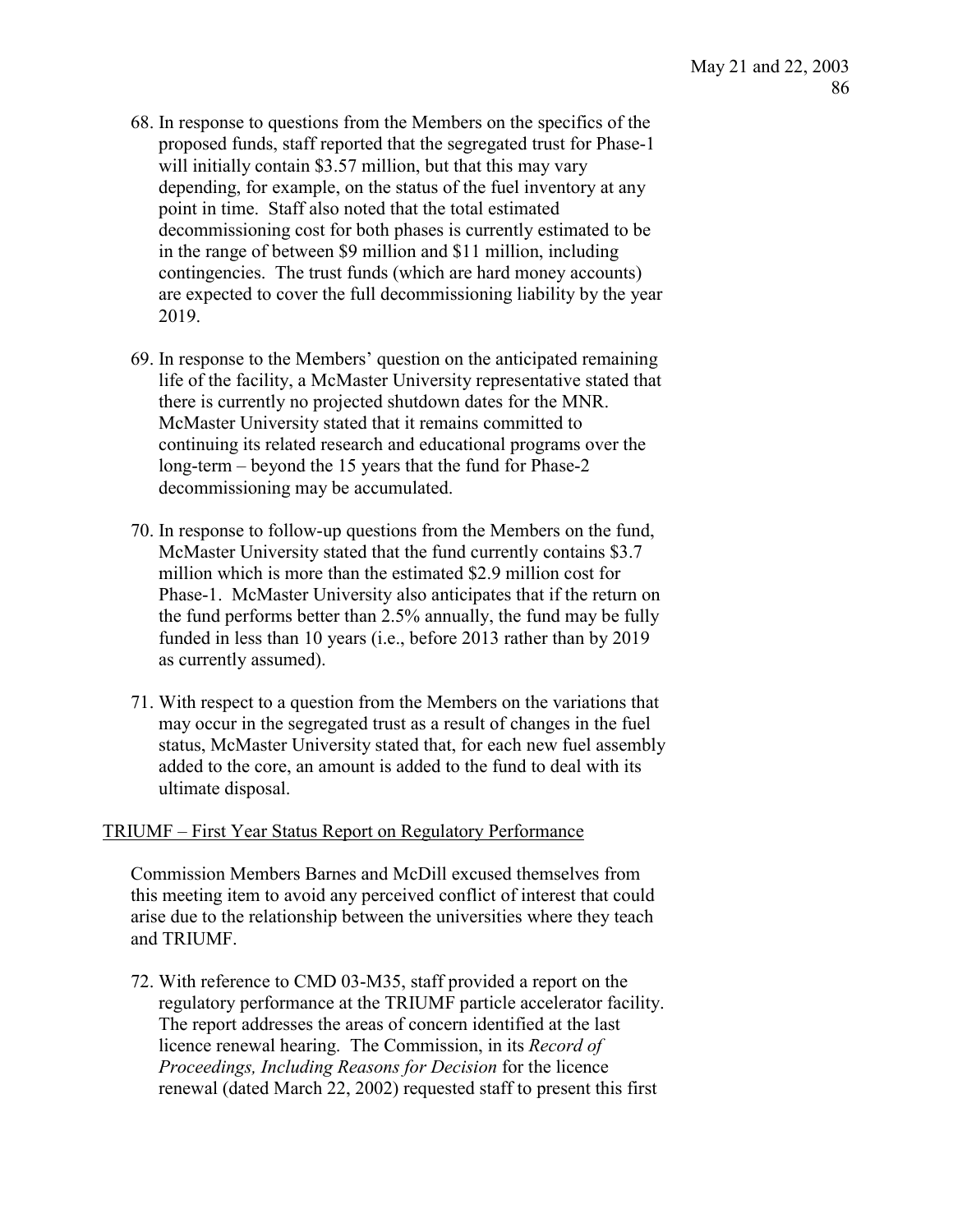year performance report.

- 73. Staff reported that the TRIUMF facility has been operated safely during the past year, and that a number of positive steps have been taken by the licensee to address previously identified deficiencies. Staff reported that the Quality Assurance Program is expected to remain below requirements until approximately the end of 2003. The required Preliminary Decommissioning Plan (PDP) is currently in development, but does not yet meet CNSC expectation (the PDP and related financial guarantee is expected to be in place within one year). Staff also reported good progress in the development and implementation of a training program that is based on SAT (Systematic Approach to Training) principles. Housekeeping problems previously identified have also been substantially improved in staff's opinion.
- 74. The Members sought further information on the status of negotiations with the federal government concerning the provision of the decommissioning financial guarantee. In response, TRIUMF stated that various decommissioning scenario cost estimates are being prepared in consultation with CNSC staff. The estimates will then need to be discussed with the National Research Council for funding decisions. Staff noted that its review of the cost estimates will likely be completed by the end of May 2003.
- 75. Staff also confirmed in response to a question from the Members that security measures at TRIUMF remain satisfactory.
- 76. In response to the Members' questions on the SAT-based training programs at TRIUMF, staff outlined the steps that have been followed by the licensee since this became a requirement. TRIUMF added that it has hired a Training Coordinator and that this has helped move the program forward considerably. TRIUMF acknowledged the benefits of SAT-based training in a facility of this size.
- 77. In response to the Members' questions on TRIUMF's commitment to safety culture, as illustrated by SAT-based training methods, TRIUMF responded that the organization has accepted and is embracing this as a new way of operating.
- 78. The Members questioned whether the 10 reported unplanned events were linked to, or caused by, the housekeeping issues discussed earlier. In this regard, the Members referred specifically to the event involving a serious injury that resulted from someone falling from a ladder. Staff responded that none of the events was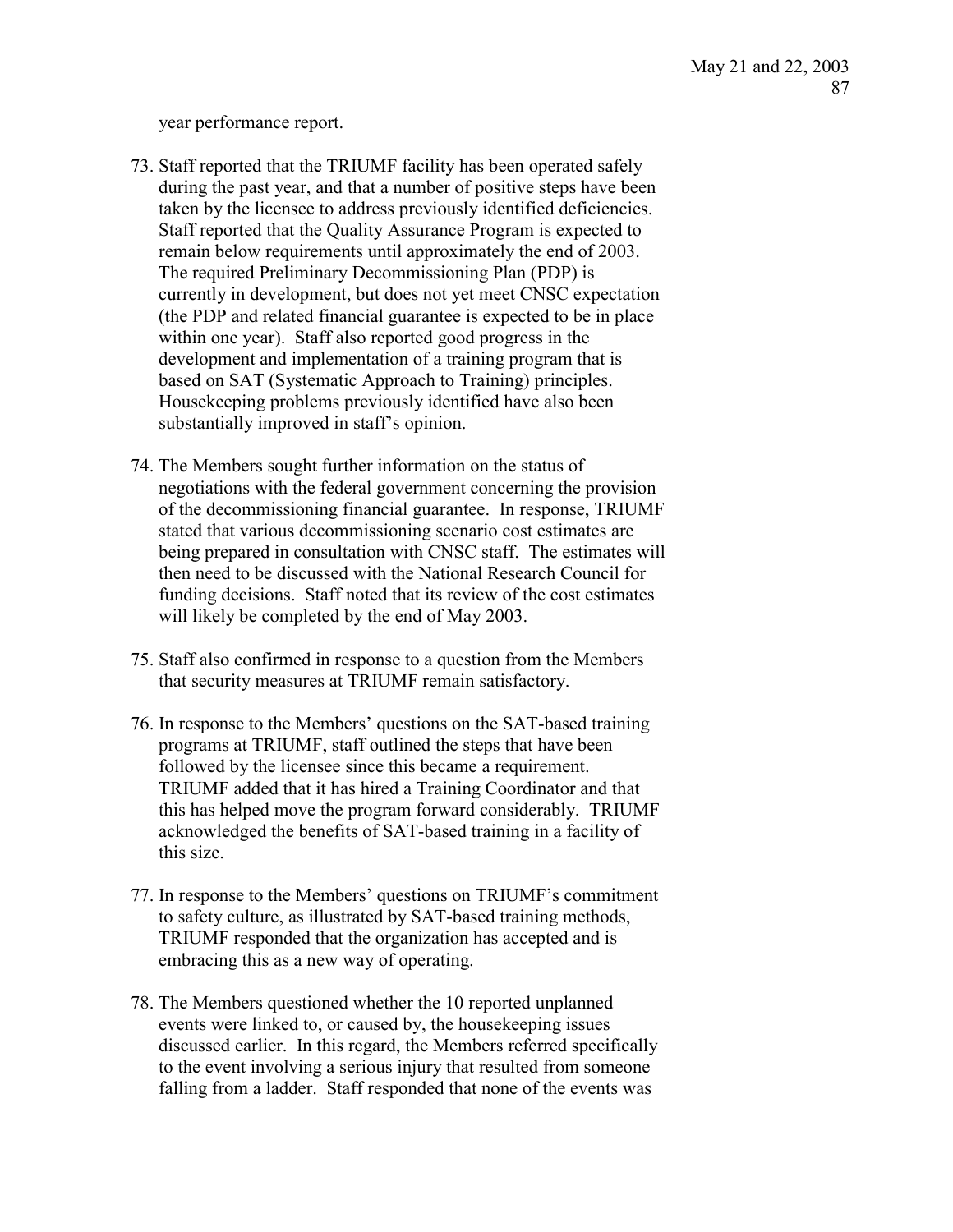linked to the housekeeping issues. Staff stated that the injury from the fall was caused by the incorrect selection of equipment leading to a mechanical incident.

- 79. With reference to the hiring of a new Training Coordinator and Quality Assurance Manager, the Members asked whether these would be permanent positions. TRIUMF responded that the positions would be permanent.
- 80. In response to a question from the Members on the previously reported radiation doses involving targets, TRIUMF reported that all of the target stations where this was a concern either have been, or will be, replaced.

## **Closure of the Public Meeting**

The public portion of the meeting closed at 6:02 p.m. and the Commission moved in-camera for the remaining items that involved confidential information.

## New Cost Recovery Regulations

- 81. With reference to CMD 03-M36 with attachments, staff described the purpose of, and consultation process that was followed in developing, the proposed new *Canadian Nuclear Safety Commission Cost Recovery Regulations*.
- 82. Following consideration of the matter, the Commission resolved to make the *Canadian Nuclear Safety Commission Cost Recovery Regulations* as set out in the schedule annexed as Attachment 2 to CMD 03-M36. **DECISION**
- 83. The Commission requests staff to forward the regulations to the Special Committee of Council for approval. **ACTION**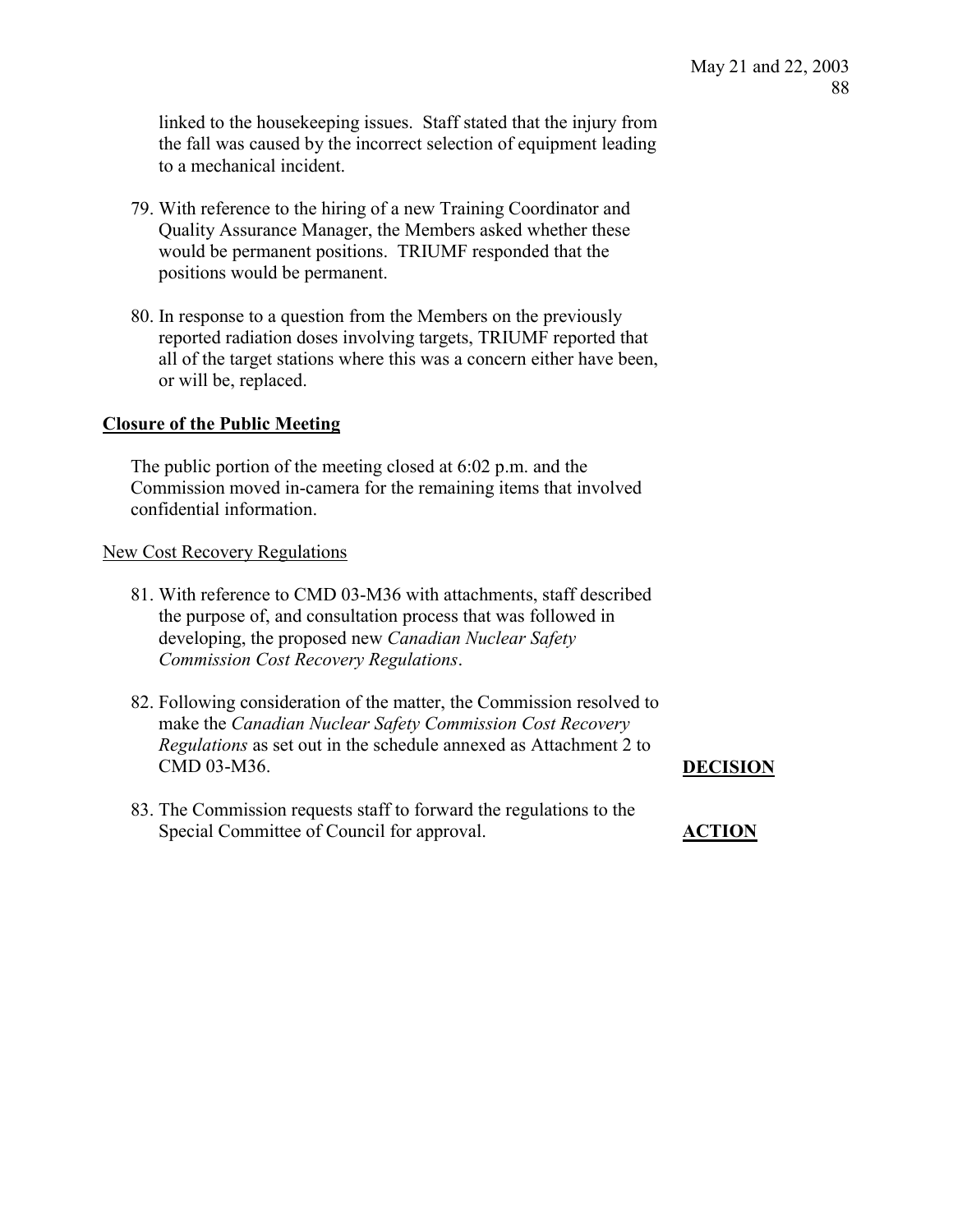## Nuclear Security – Review of CNSC Order 01-1

84. With reference to CMD 03-M37, staff provided the Members with a status report on CNSC Order 01-1. The Order remains in effect.

 $\mathcal{L}_\text{max}$  , and the contract of the contract of the contract of the contract of the contract of the contract of

 $\mathcal{L}_\text{max}$  and  $\mathcal{L}_\text{max}$  and  $\mathcal{L}_\text{max}$  and  $\mathcal{L}_\text{max}$  and  $\mathcal{L}_\text{max}$  and  $\mathcal{L}_\text{max}$ 

*Chair Recording Secretary* 

*Secretary*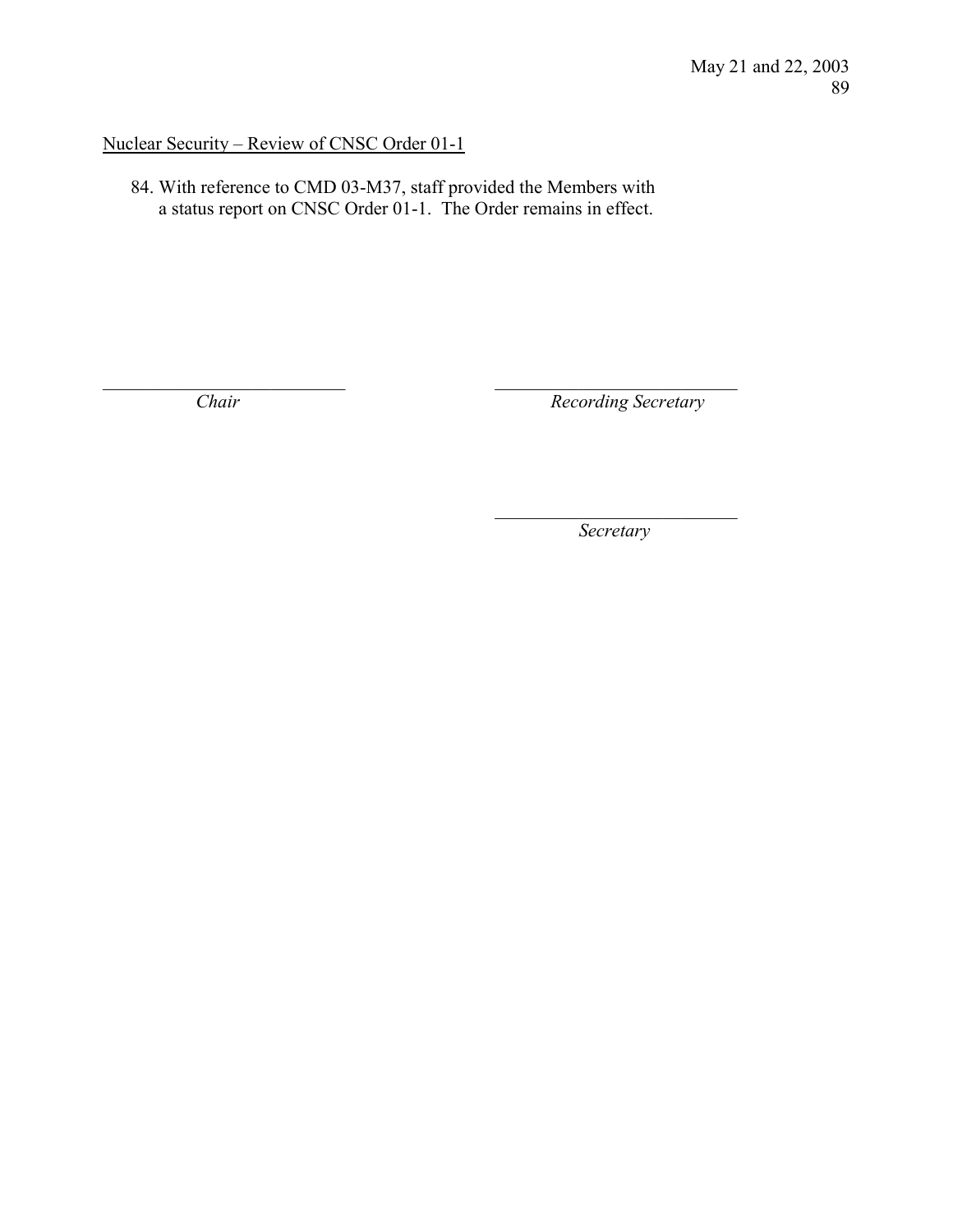ANNEX A

CMD DATE File No

03-M25 2003-04-16 (1-3-1-5) Notice of Meeting held on Wednesday and Thursday, May 21 and 22, 2003 in Ottawa

03-M26 2003-05-07 (1-3-1-5)

Agenda of the meeting of the Canadian Nuclear Safety Commission (CNSC) held in the Public Hearing Room, 14th floor, 280 Slater Street, Ottawa, Ontario, on Wednesday and Thursday, May 21 and 22, 2003

03-M26.A 2003-05-16 (1-3-1-5) Revised Agenda of the meeting of the Canadian Nuclear Safety Commission (CNSC) held in the Public Hearing Room, 14th floor, 280 Slater Street, Ottawa, Ontario, on Wednesday and Thursday, May 21 and 22, 2003

03-M27 2003-05-06 (1-3-1-5) Approval of minutes of Commission meeting held April 10, 2003

03-M28 2003-05-06 (1-3-1-5) Significant Development Report no. 2003-4

03-M28.A 2003-05-07 (1-3-1-5) Significant Development Report no. 2003-4 - Supplementary Information

03-M29 2003-05-05 (26-1-0-0-0) CNSC Staff Annual Report for 2002 on the Canadian Nuclear Power Industry

03-M30 2003-05-06 (1-3-1-5) Status Report on Power Reactors

03-M31 2003-05-06 (1-14-0, 1-14-2) Nuclear Emergency Preparedness and Response in Canada

03-M32 2003-05-06 (24-1-3-0)

Atomic Energy of Canada Limited : Status Report on Approval to Commence Active Commissioning of the New Processing Facility

03-M33 2003-05-06 (36-3-0-0) Cameco Corporation: CNSC Staff Report on the Design and Implementation of an Environmental Effects Monitoring Program in the vicinity of Port Hope and Blind River Facilities